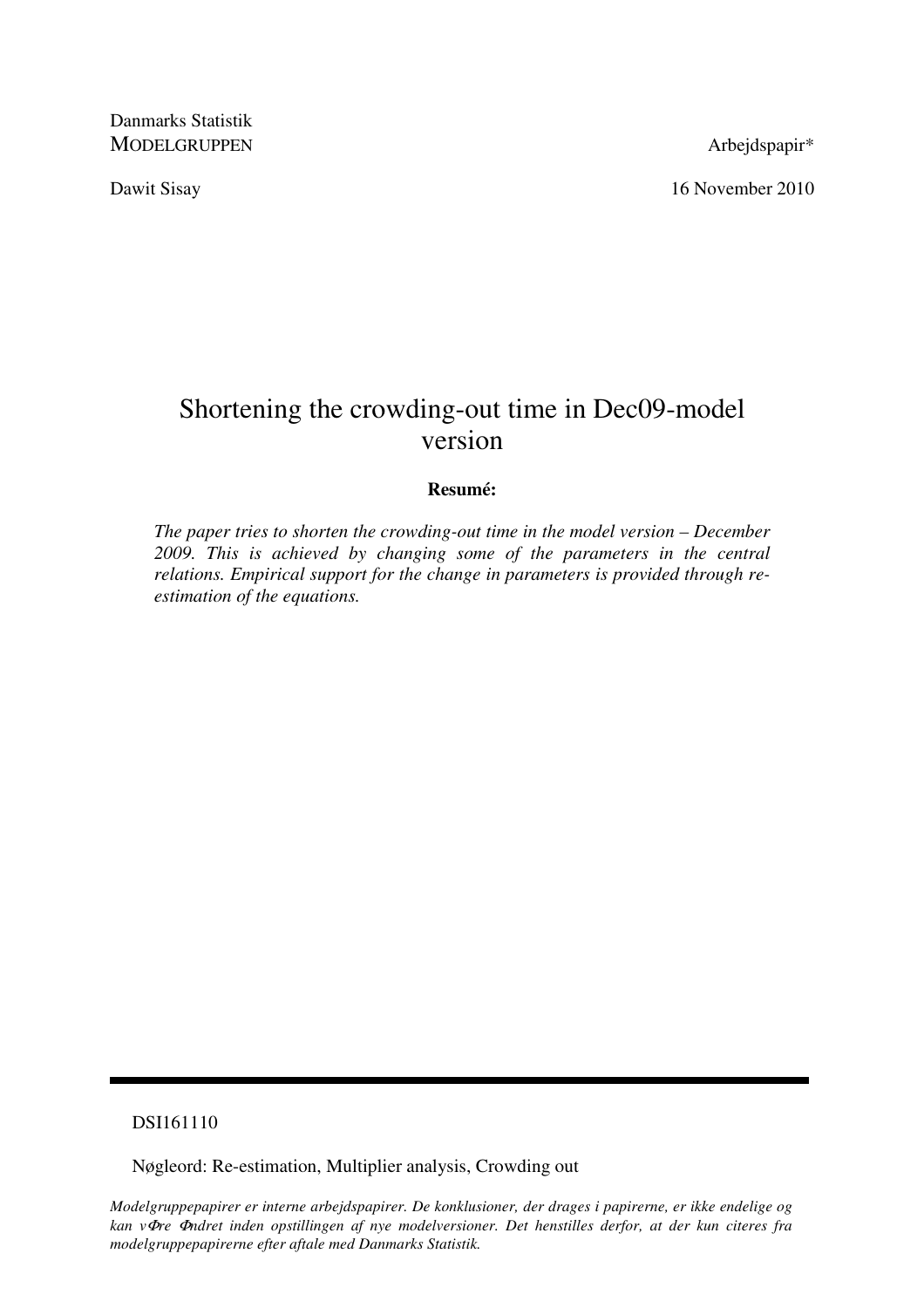#### **1. Introduction**

One of the differences between the model versions– Apr08 and Dec09- is that the latter has a longer crowding out period relative to the former. The main reasons lie on differences in the formulation of the central relations and the corresponding parameter estimates that determine the crowding out time. It is well known that raising the long run elasticities and adjustment speeds for relations such as exports and wages reduces the crowding out time. It is important to ask if such changes in parameters have empirical support. This paper re-estimates the central relations in the model and motivates having higher long run elasticities and adjustment speeds in an attempt to have a shorter crowding out time in Dec09-model.

#### **2. Re-estimation**

-

The re-estimation is made for imports, exports, wage, and house price equations. To save space, the estimation output is report in the appendix and here the basic differences are reported. Table 1 summarizes the important changes in the re-estimation process. The long run price elasticity has increased from 0.912 to 1.531 in imports and from 1.857 to 2.541 in exports. The gain in import elasticity is achieved by getting a significant coefficient to the logistic trend in the import equation.<sup>1</sup> The export equation is estimated in two steps due to the endogeneity of prices. Different specifications are tried for the deterministic components in the price equation.<sup>2</sup> This together with a restriction on the German reunification dummy explains the gain in export elasticity, see table 1 and 2 in the appendix.

| Relation                         | Dec <sub>09</sub> | Dec <sub>09</sub> |
|----------------------------------|-------------------|-------------------|
|                                  |                   | re-estimated      |
| Manufactured imports:            | $-0.912$          | $-1.531$          |
| Long run price elasticity        |                   |                   |
| Manufactured exports:            | $-1.857$          | $-2.541$          |
| Long run price elasticity        |                   |                   |
| Wages:                           | $-0.45$           | $-0.65$           |
| Adjustment speed                 |                   |                   |
| House price:                     | 0.18              | 0.30              |
| Long term house price elasticity |                   |                   |

 **Table 1 summary, the main changes in the re-estimation** 

The gain in the numerical value of the coefficients in wage and house price equations is achieved through restricted estimation. In the restricted estimation, the long-term house price elasticity and the adjustment coefficient in the wage equation are restricted to the higher end of the confidence interval from the

<sup>&</sup>lt;sup>1</sup>The importance of the logistic trend in the import equation can be informally judged from the graphs of import volume and logistic trend, see figure 1A in the appendix.

 ${}^{2}$ Figure 1B in the appendix shows prices indices for imports, exports, and domestic prices. A common feature among the price indices is that they exhibit a non-zero growth rate until the mid-1980s and level off afterwards. This corresponds to the European Monetary System (EMS). A broken linear trend in level corresponds to a level shift in first differences. We took this into consideration in re-estimating the export price equation.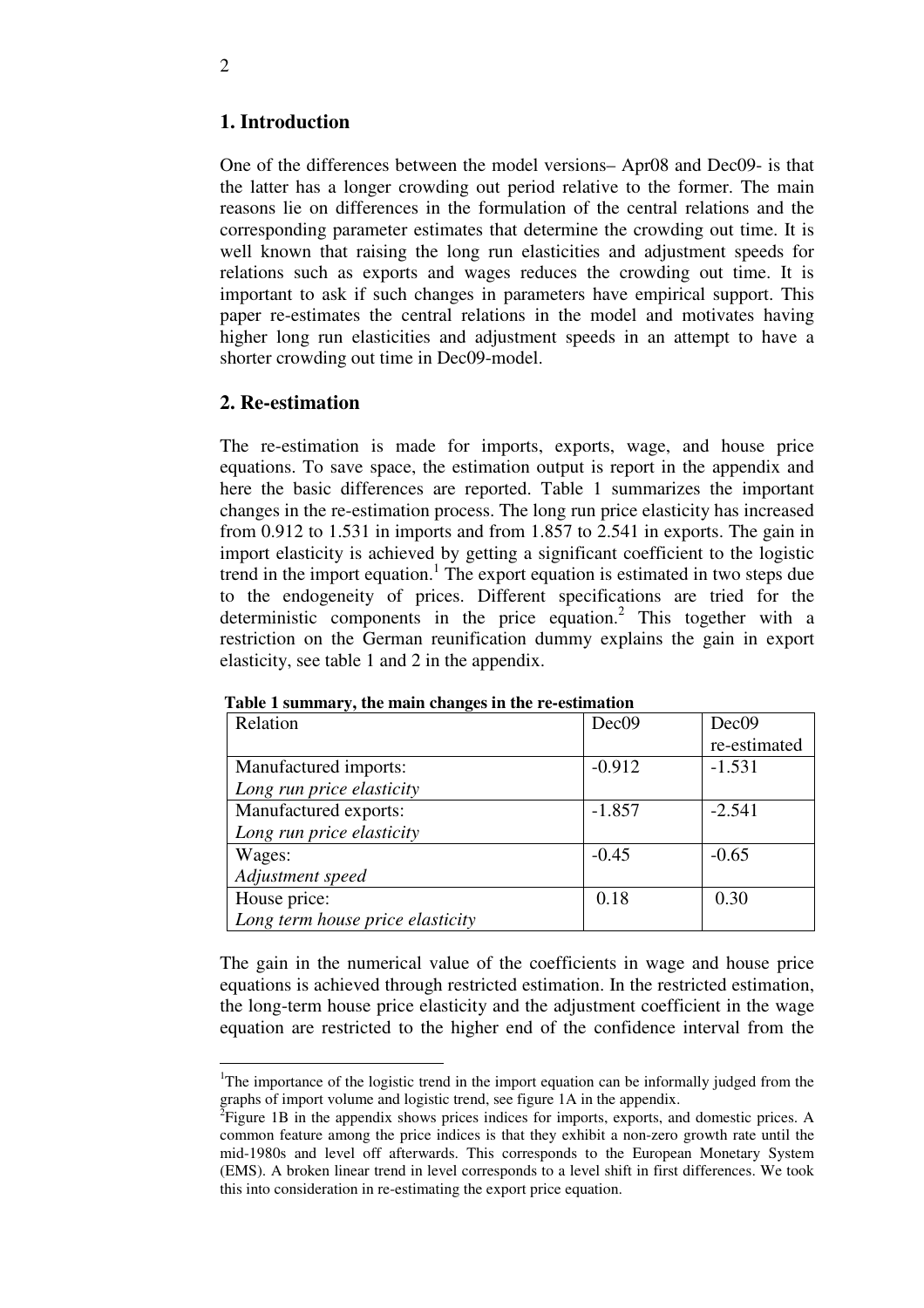unrestricted estimation. The restrictions do not significantly distort the overall model property, see table 3 in the appendix.

#### **3. Multiplier Analysis**

Here we make a standard public purchase experiment with the new set of parameter values in Dec09. But because of concerns in the import and export elasticities, we raise industrial export elasticity only to 2, no change in import elasticity, and the changes in wage and house price are included. And the long term elasticity on service exports is raised from 1.5 to  $2<sup>3</sup>$ . The public purchase of goods and services is raised by 1 billion krone, figure 1 illustrates. The increase in public expenditure boosts aggregate demand and reduces unemployment. In the medium to long term loss of competitiveness reduces exports and unemployment returns to the baseline. The higher export elasticities lead to a faster fall in exports and shorten the time it takes for employment to return to the baseline. This is reinforced by the higher adjustment speed in wage equation. The crowding out time is shortened from 29 to 21 years.

#### **Figure 1. The effect on unemployment**



The higher parameter values produce over-shootings, see the green line. The higher house price elasticity partly moderates the fluctuation. Further, the overshooting in the model with higher parameter values can be reduced by exogenizing inflation expectations in the construction sectors: private sector (*rpibpe*) and housing sector (*rpibhe*). Figure 1 (right-panel) illustrates.

#### **4. Conclusion**

<u>.</u>

Reduction in the crowding-out time in December 2009 model version can be empirically motivated.

 $3$  The relation for service exports is not estimated, it takes the average export elasticities from the other groups.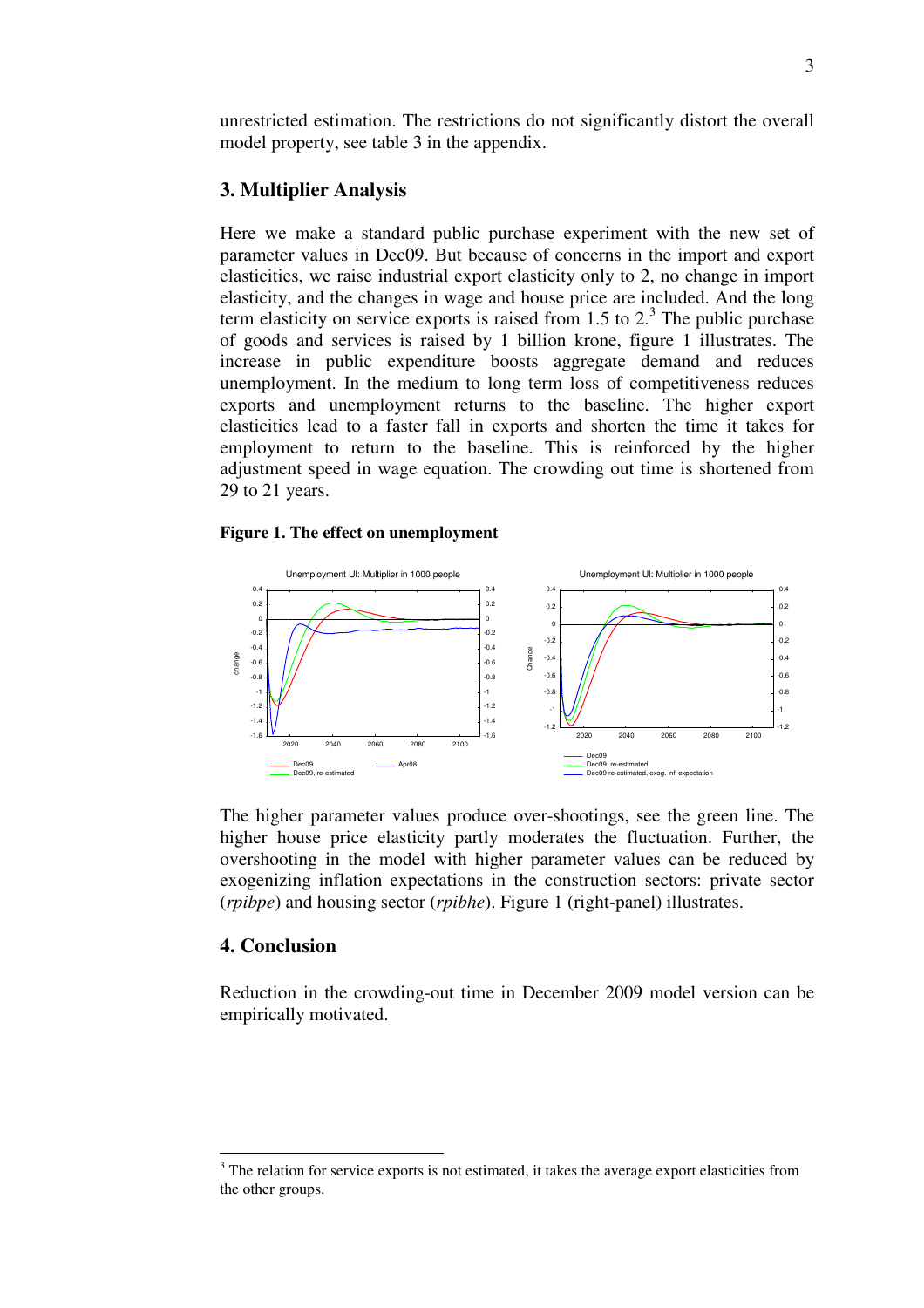## **Appendix**



### **Figure 1, import volume, logistic trend, and price indices**



| <b>Mandiactul cu Impolto</b>                     |                                                  |  |
|--------------------------------------------------|--------------------------------------------------|--|
| $dlog(fmz59) =$                                  | $dlog(fmz59) =$                                  |  |
| $1.24*dlog(fam59) - 0.95*dlog(pxm59)$            | $1.26*$ dlog(fam59) – $1.05*$ dlog(pxm59)        |  |
| (14.9)<br>(6.35)                                 | (15.59)<br>(6.88)                                |  |
| $-0.18*(\log(\text{fmz}59.1/\text{fm}59.1) +$    | $-0.34*(\log(\text{fmz}59.1/\text{fm}59.1) +$    |  |
| $(-4.95)$                                        | $(-3.47)$                                        |  |
| $0.91*log(pxm59.1)$                              | $1.53*log(pxm59.1)$                              |  |
| (8.39)                                           | (5.28)                                           |  |
| $0.00*$ logt.trend - 12.109)                     | $0.31*$ logt.trend - 12.107)                     |  |
| (278.4)<br>(.)                                   | (2.00)<br>(476.7)                                |  |
| SP:1962-2005, Adj.R <sup>2</sup> =0.87,DW = 1.58 | SP:1962-2005, Adj.R <sup>2</sup> =0.88,DW = 1.54 |  |
| <b>Manufactured exports</b>                      |                                                  |  |
| dlog(fe59)                                       | dlog(fe59)                                       |  |
| $= 0.62 * dlog(fee59)$                           | $= 0.66 * dlog(fee59)$                           |  |
| (7.2)                                            | (6.64)                                           |  |
| $-0.73*(dlog(pe59)-dlog(pe59))$                  | $-0.75*(dlog(pe59) - dlog(pe59)) -$              |  |
| $(-7.74)$                                        | $(-9.95)$                                        |  |
| $-0.05*(d-d.1)$                                  | $-0.12*(d-d.1)$                                  |  |
| $\left( .\right)$                                | $\left( .\right)$                                |  |
| $-0.15*(log(fe59.1)/fee59.1)$                    | $-0.15*(log(fe59.1)/fee59.1)$                    |  |
| $\left( .\right)$                                | $\left( .\right)$                                |  |
| $+1.86*log(pe59.1)/pee59.1)$                     | $+2.54*log(pe59.1)/pee59.1)$                     |  |
| (3.94)                                           | (4.65)                                           |  |
| $-0.27 * d.1 - 12.74$                            | $-0.42 * d.1 - 12.74$                            |  |
| $(-2.67)$ $(239.9)$                              | $(-3.54)$ $(207.2)$                              |  |
| SP: 1971-2005, $R^2 = 0.84$ , DW = 1.73          | SP: 1971-2005, $R^2 = 0.86$ , DW = 1.75          |  |
|                                                  |                                                  |  |

Note: all variables are as defined in ADAM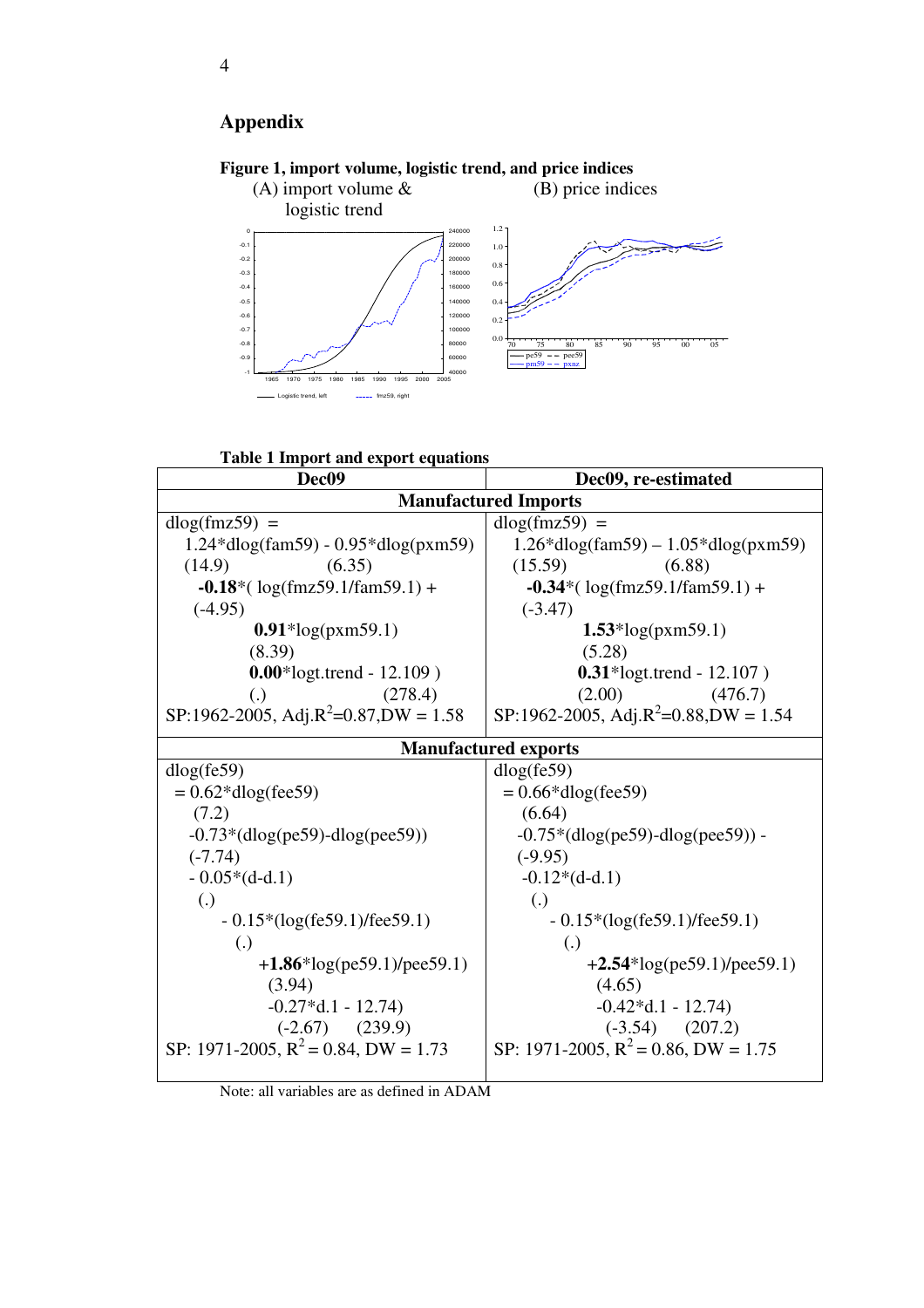

**Table 3. Wage and House price, before and after** 

| Wage:                                                                                      |  |  |
|--------------------------------------------------------------------------------------------|--|--|
| Dec09                                                                                      |  |  |
| $Dlog(lna1) = 0.3556 * diff(dlog(lna1(-1)))$                                               |  |  |
| +0.350*dlog(pcpn**.5*pyfbx**.5)                                                            |  |  |
| $-0.144*diff(bull) + 0.02838 * d87$                                                        |  |  |
| $-0.450*(bul1(-1)-bulw(-1)) +0.032$                                                        |  |  |
| Dec09, re-estimated                                                                        |  |  |
| $Dlog(lna1) = 0.341 * diff(dlog(lna1(-1)))$                                                |  |  |
| (3.034)                                                                                    |  |  |
| $+0.400*$ dlog(pcpn**.5*pyfbx**.5)                                                         |  |  |
| $\lambda$                                                                                  |  |  |
| $-0.31708*diff(bull) + 0.019* d8587$                                                       |  |  |
| (1.908)<br>(3.157)                                                                         |  |  |
| $-0.650*(bul1(-1)-bulw(-1))+0.170$                                                         |  |  |
| (7.485)<br>$\left( .\right)$                                                               |  |  |
|                                                                                            |  |  |
| Adj R. Sq $0.8538$ ,                                                                       |  |  |
| <i>Breusch/Godfrey LM: AR/MA1</i> = $3.18239$ [.074]                                       |  |  |
| <i>Breusch/Godfrey LM: AR/MA2 = .640270 [.726]</i>                                         |  |  |
| <i>Note:</i> d87 is a blip dummy, d8587 is a transitory blip dummy of the form             |  |  |
| $(0.0, -0.5, -0.5, 10.0)$ , (i) t-values not available as the coefficients are restricted. |  |  |
|                                                                                            |  |  |
|                                                                                            |  |  |
|                                                                                            |  |  |